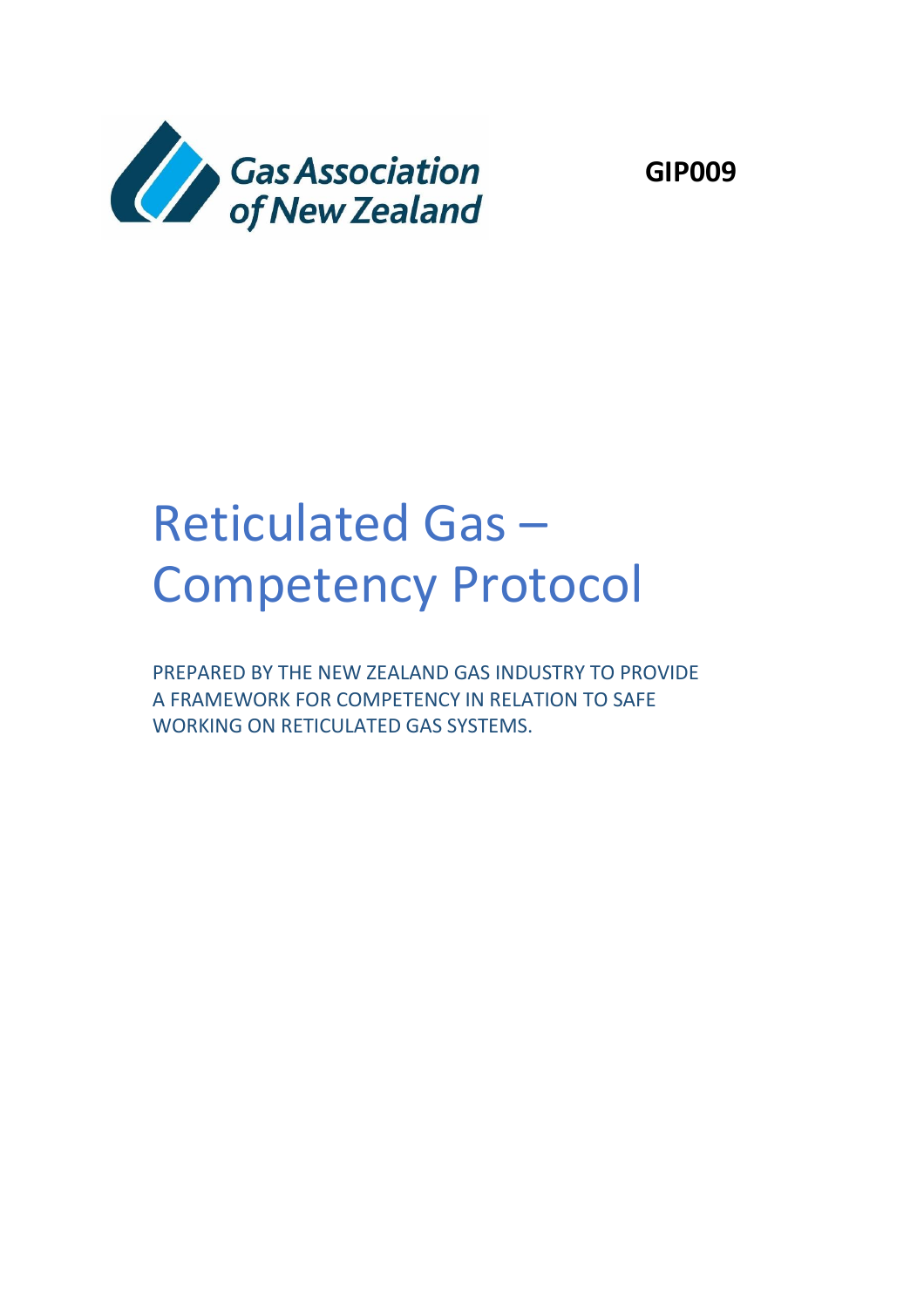#### **Document Control**

| Owner          | <b>GANZ Gas Training Committee</b> |
|----------------|------------------------------------|
| Version        | 3.0                                |
| Effective date | 30 June 2021                       |
| Review date    | 01 January 2023                    |

#### **History**

| <b>Version</b> | Date       | <b>Summary of changes</b>                                                                                   |
|----------------|------------|-------------------------------------------------------------------------------------------------------------|
| 3.0            | 15/07/21   | Updated to include revised unit standards approved by NZQA and clarify<br>prerequisite requirements.        |
| 2.0            | 01/01/2021 | Comprehensive review of CoC Framework following changes to Gas<br>Industry Qualifications & Unit Standards. |
| 1.0            | 27/09/2012 | CoC Framework revised and published as GIP009                                                               |
| 0.0            | 12/12/2006 | Initial CoC Framework developed and published                                                               |

The GANZ Secretariat holds the Master Copy of the Protocol which is available via the GANZ website at <http://www.gasnz.org.nz/gas-association-of-new-zealand>

All amendments issued will carry information identifying their date of issue, and confirmation of the current version.

Any number of uncontrolled copies of this Protocol can be made and distributed within organisations, however when uncontrolled copies are issued, internal procedures shall be in place to ensure that revisions and updates are made to those copies.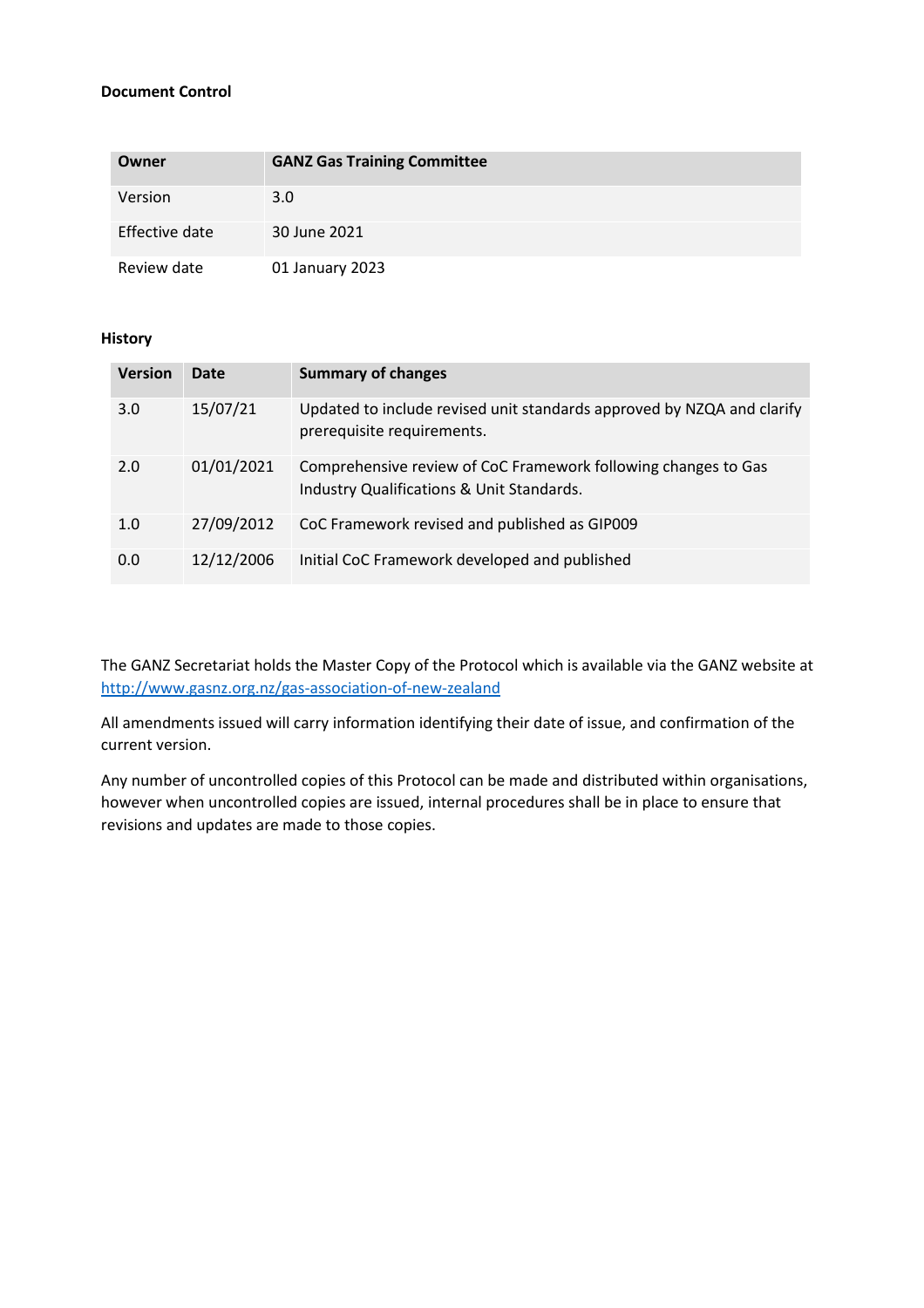# Contents

| 1.0               |                                                                             |  |  |  |  |
|-------------------|-----------------------------------------------------------------------------|--|--|--|--|
| 2.0               |                                                                             |  |  |  |  |
| 3.0               |                                                                             |  |  |  |  |
| 4.0               |                                                                             |  |  |  |  |
| 5.0               |                                                                             |  |  |  |  |
| 6.0               |                                                                             |  |  |  |  |
| 7.0               |                                                                             |  |  |  |  |
| 8.0               |                                                                             |  |  |  |  |
| 9.0               |                                                                             |  |  |  |  |
| <b>Appendix 1</b> |                                                                             |  |  |  |  |
|                   |                                                                             |  |  |  |  |
|                   |                                                                             |  |  |  |  |
|                   |                                                                             |  |  |  |  |
|                   |                                                                             |  |  |  |  |
|                   |                                                                             |  |  |  |  |
|                   |                                                                             |  |  |  |  |
|                   |                                                                             |  |  |  |  |
|                   |                                                                             |  |  |  |  |
|                   |                                                                             |  |  |  |  |
| <b>Appendix 2</b> |                                                                             |  |  |  |  |
| <b>Appendix 3</b> | CoC Types, Permitted Actives, Prerequisite Requirements & Unit Standards  9 |  |  |  |  |
| <b>Appendix 4</b> |                                                                             |  |  |  |  |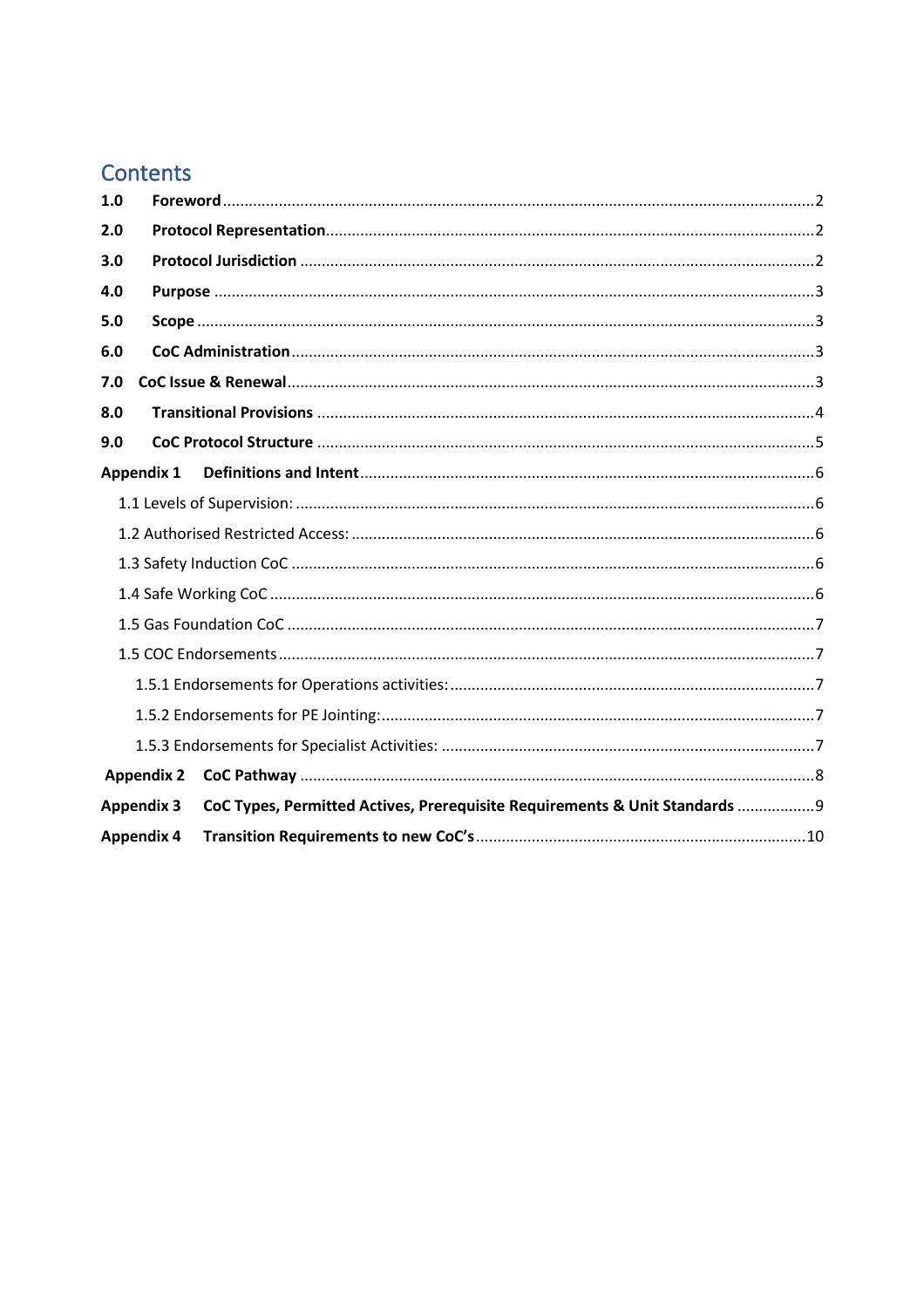# <span id="page-3-0"></span>1.0 Foreword

The members of the Gas Association of New Zealand have developed this Certificate of Competence (CoC) Protocol which identifies a set of minimum competency requirements for persons working in "hands-on" roles in the reticulated gas industry.

The Protocol was prepared under the auspices of the GANZ Gas Training Committee by representatives from the gas transmission and distribution network operators, gas measurement system owners and service providers.

This Protocol is one of a series developed by GANZ to provide practices and procedures to assist in achieving compliance with statutory obligations. These are recognised by the Industry as good practice to support safe and efficient outcomes.

The Protocol shall be subject to a formal review by all participating organisations, no less frequently than every two years. Updating is the responsibility of the Chair of the GANZ Gas Training Committee.

# <span id="page-3-1"></span>2.0 Protocol Representation

This Protocol has been developed under the auspices of GANZ Gas Training Committee on behalf of the New Zealand Gas Industry by representatives from the following member organisations:

- First Gas Ltd
- Powerco
- Vector Distribution
- Vector AMS
- GasNet

In addition, representatives from the following organisations contributed to the development process:

- MITO
- Electrix
- Downer
- Tony Wall Contracting
- Genesis Energy

The contribution of time and effort by all the representatives is acknowledged and appreciated.

# <span id="page-3-2"></span>3.0 Protocol Jurisdiction

This Protocol is not a legal document and all parties acknowledge that there is no legal obligation for any party to support or abide by the provisions of it. The Protocol reflects the outcome of a consultation process involving all appropriate sectors of the reticulated gas industry. The status of the Protocol relies on the ongoing voluntary participation of all parties but is expected to be given formality by recognition through service contracts and agreements.

As ownership, organisational, resource or legislative changes could alter these principles, or any party's commitment to them, a party can register their concerns at any time. Every effort will be made to speedily resolve those concerns and maintain their collaborative approach so that the Protocol has full industry support and participation.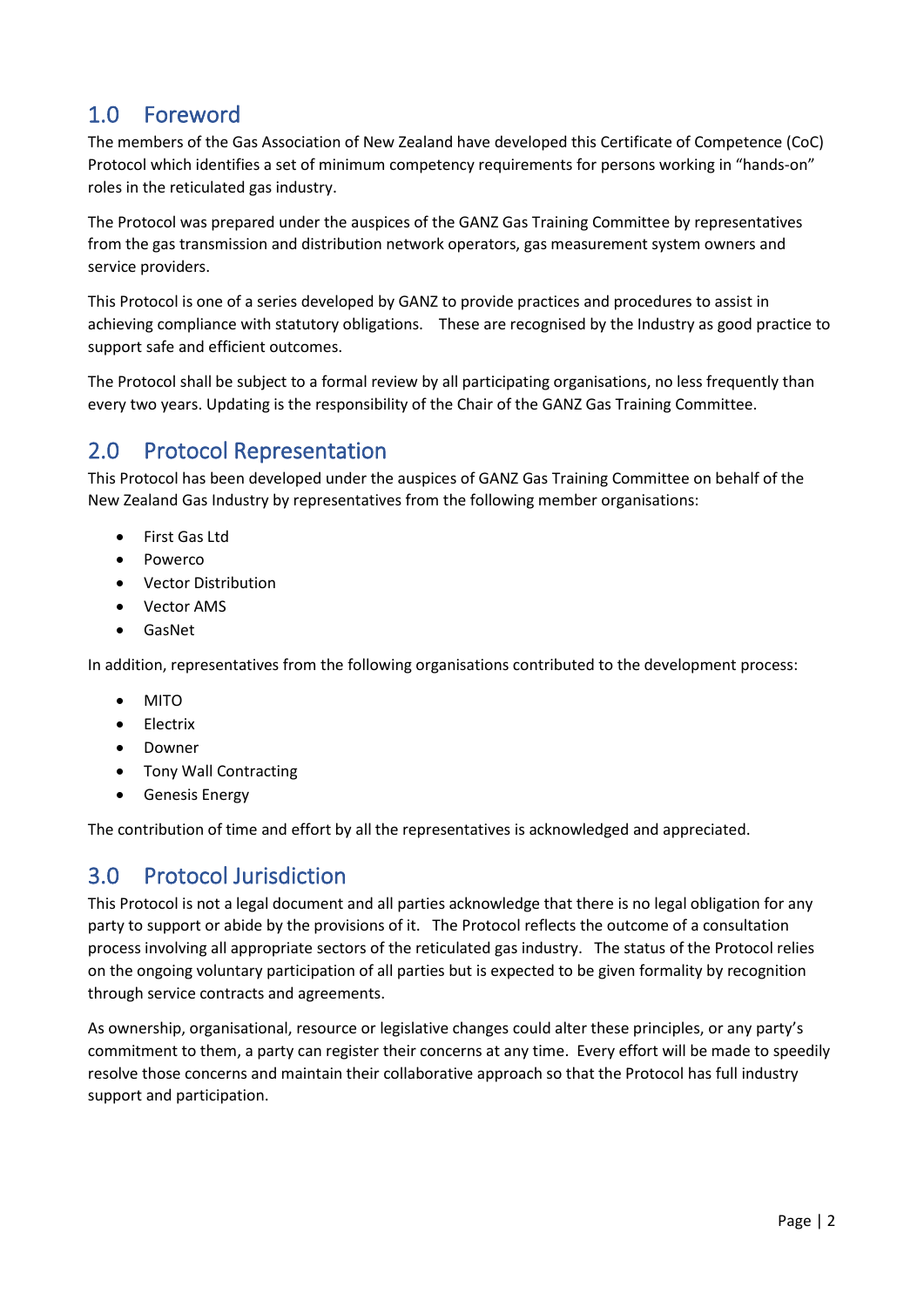# <span id="page-4-0"></span>4.0 Purpose

The Protocol's principal objective is to describe an industry agreed framework which sets the requirements for Certificates of Competency (CoC's) that support safe working on reticulated gas systems to minimise the risk of harm to persons and damage to property.

The Protocol is designed to support the safety and governance framework outlined in the Gas Act 1992, the Health and Safety at Wort Act 2015 and relevant codes of practice.

It is envisaged that a common level of competence across the industry will support transferability of personnel and cooperation between companies and contractors.

# <span id="page-4-1"></span>5.0 Scope

The Protocol applies to gas distribution and gas measurement system (GMS) owners in the reticulated gas sectors.

The scope of the CoC's have been set to align with the requirements of:

- AS/NZS 4645 Gas Distribution Networks.
- NZS5259 Gas Measurement
- GIP001 Disconnection and Reconnection Protocol.

The Protocol deliberately excludes any commercial terms and conditions relating to the application of the CoC's. These will be subject to specific contracts between asset owners and the service providers they engage to work on the assets.

The CoC's are built from unit standards approved by the New Zealand Qualifications Authority. Alternatives to the specified unit standards are accepted where there is clear and adequate alignment. The GANZ Gas Training Committee will approve such alternatives.

Overseas qualifications can be assessed against the requirements of the CoC Framework. An assessment will be conducted by the GANZ Gas Training Committee and a registered MITO assessor. Where there is clear alignment, a candidate may be awarded CoC's appropriate to their qualifications. This process does not award the candidate an equivalent NZQA Gas Qualification. If the candidate requires this, then the candidate will need to follow the defined NZQA process to obtain the Gas Qualification via the skills recognition framework or by completing the necessary unit standard training.

# <span id="page-4-2"></span>6.0 CoC Administration

The administration of CoC's is managed by iskills under the auspices of the GANZ Gas Training Committee. The CoC Framework and CoC Application Forms are available via their website at

#### <https://www.iskills.co.nz/gas-coc/>

CoC holders are issued with a single Competency Card with a QR code to access an online mobile app called Onsite Mobile which holds the details of CoC's held and date of expiry etc. Support on how to download the app and register can be provided by iskills vi[a gascertificate@iskills.co.nz](mailto:gascertificate@iskills.co.nz) or 07 542 0857.

## <span id="page-4-3"></span>7.0 CoC Issue & Renewal

When a person can demonstrate competence in the required unit standards, they may apply to be issued with an authorised CoC Card for the work type activity. The application for a CoC must be verified and supported by either a Principal Contractor or an Asset Operators Representative which attests that the applicant is eligible to apply for the CoC.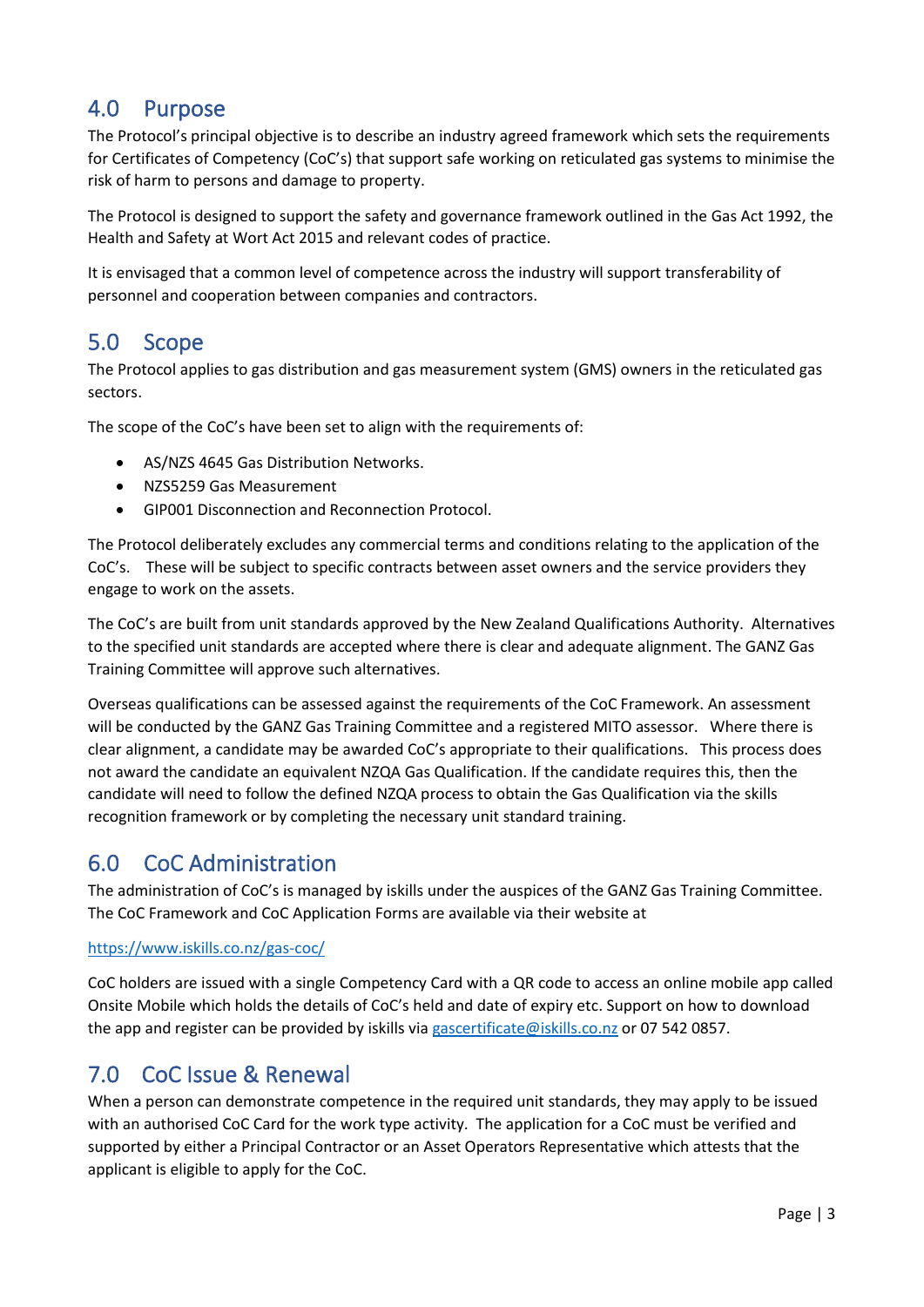Red and Orange CoC's are valid for a period of two years. Prior to the CoC renewal date, the holder must undergo appropriate refresher training and assessment to verify that they have maintained their competence.

Green CoC's are valid for a period of three years. Prior to the CoC renewal date, the holder must undergo appropriate assessment to verify that they have maintained their competence.

If competence is verified the CoC can be renewed. If competence cannot be verified, the holder will be required to undertake appropriate refresher training and re-assessment to verify competence.

Only the highest level CoC and any associated endorsements held need to be refreshed to be renewed.

# <span id="page-5-0"></span>8.0 Transitional Provisions

The description and requirements for CoC's in this version of the Protocol differ from those set out in the previous version introduced in September 2012. The previous version listed several National Qualifications as the prerequisite requirements for CoC's. Those qualifications expired on 31 December 2020 and are no longer be obtainable. Approximately 35 of the unit standards that supported those qualifications also expired at the same time.

The old National Certificate qualifications have been replaced by New Zealand Certificate qualifications. These are

- New Zealand Certificate in Reticulated Gas Pipelines (Level 3)
- New Zealand Certificate in Reticulated Gas Pipelines (Level 4) with strands in Metering and Pressure Control and Polyethylene Pipeline Construction

The programme for the Level 3 qualification was approved by NZQA in September 2020.

The programme for the Level qualification has been approved by the Gas Training Committee but has not yet been approved by NZQA.

The unit standards that support these qualifications have been reviewed, modified and/or updated. Approximately 20 new standards have also been developed.

As a result of these significant changes to the qualifications and unit standards, the transition from the previous version of the Protocol to this version will take a period of time to be fully implemented.

The revised Protocol was introduced on 1 January 2021. However, the requirements only apply to existing CoC holders from the renewal date of each existing CoC.

The principles applied to transition will be:

- Any existing CoC's which clearly align with a CoC in the revised Protocol will be grandfathered subject to the completion of appropriate refresher training. (See Appendix 4)
- Any existing CoC's that are not part of the new Protocol will be extended for a period of no greater than 12 months from the renewal date to enable the holder to complete any additional requirements to qualify for the new CoC. (See Appendix 4)
- Where an existing CoC holder wishes to obtain any additional CoC's, the requirements of this Protocol will apply. For example: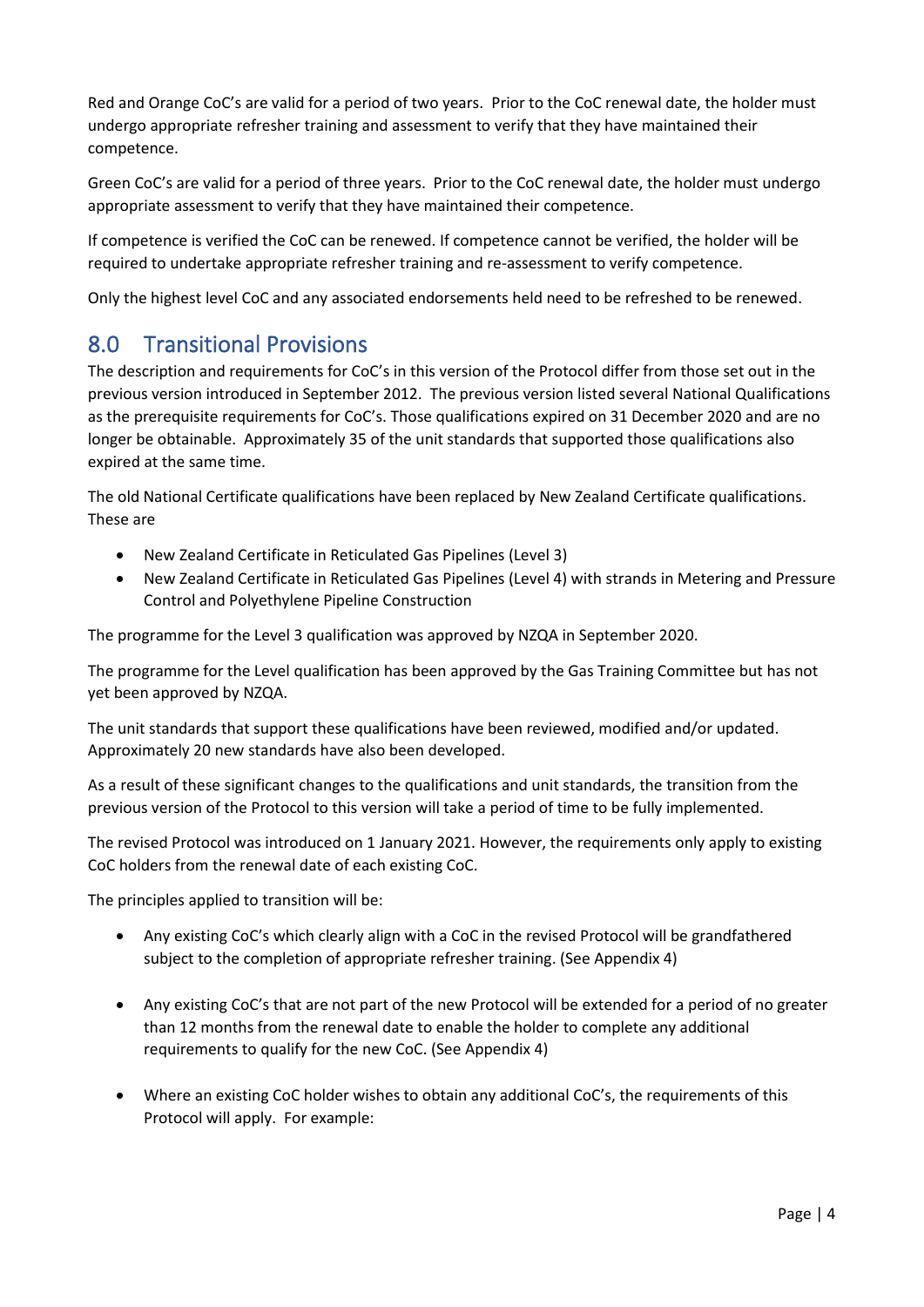- o A person holding the existing Construction Service Laying CoC who wants to obtain a Construct PE Mains CoC must obtain the unit standards for that CoC specified in this Protocol (see Appendix 3, CoC8)
- o A person holding an existing Network General CoC who wants to obtain a Construct PE Services CoC must obtain the unit standards required to obtain the Gas Foundation CoC first, and then progress to the obtain the unit standards for the Construct PE Services CoC. (see Appendix 3, CoC4 & CoC7)
- New entrants to the industry will work to this version of the Protocol.

The detailed requirements to transition from an existing CoC to a new CoC are set out in Appendix 4.

## <span id="page-6-0"></span>9.0 CoC Protocol Structure

The remainder of this Protocol is set out as follows:

| Appendix 1 | Definitions of CoC's and Intent                                          |
|------------|--------------------------------------------------------------------------|
| Appendix 2 | CoC Pathway                                                              |
| Appendix 3 | CoC Types, Permitted Actives, Prerequisite Requirements & Unit Standards |
| Appendix 4 | Additional requirements to transition to new CoC's                       |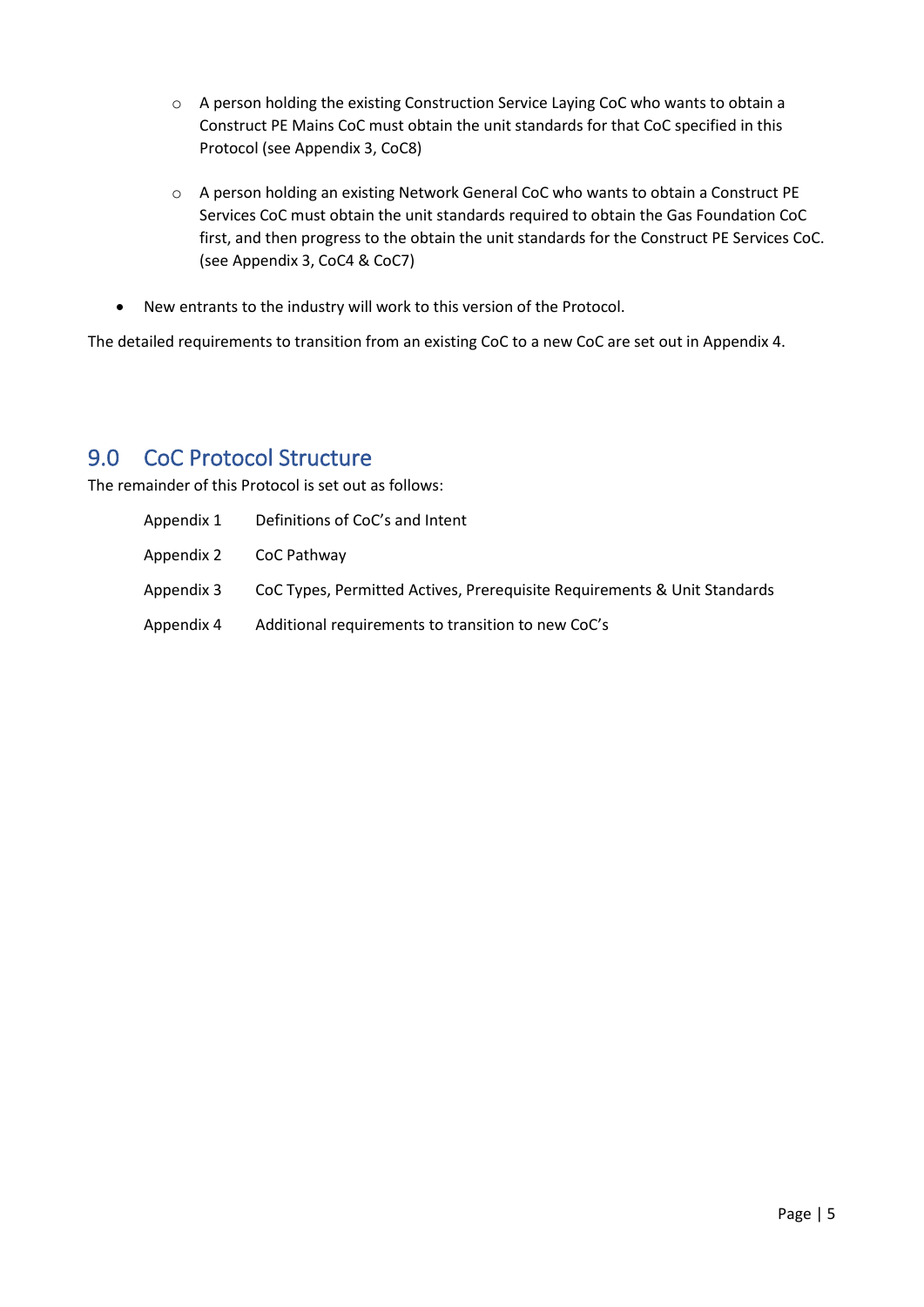# <span id="page-7-0"></span>Appendix 1 Definitions and Intent

#### <span id="page-7-1"></span>1.1 Levels of Supervision:

Each CoC is colour coded to define the level of supervision that is required to be provided for the works being undertaken:

**Red CoC:** Direct supervision by a person who holds a current CoC for the work being undertaken.

**Orange CoC:** Indirect supervision - by authorised person(s) that give approval for the works to be undertaken.

**Green CoC:** Unsupervised

#### <span id="page-7-2"></span>1.2 Authorised Restricted Access:

The purpose of the Authorised Restricted Access (ARA) is to ensure that employees and approved service providers of asset operators who require access to reticulated gas assets/work sites to carry out authorised works are aware of the potential hazards of those assets/work sites and the associated safety precautions that must be taken.

The ARA is an Orange CoC and permits:

- Specified work that does not affect the operation of the gas assets such as meter readings, site inspection, painting, vegetation control, traffic management, reinstatement, site surveying and site housekeeping. These works may be carried out under indirect supervision as determined and approved by the asset operator.
- Specialist works such as directional drilling, steel welding, weld inspections, non-destructive testing etc. on the gas assets while the site is under the direct supervision of a holder of a relevant CoC for the works being undertaken.

The ARA is obtained by completing an approved induction course and is valid for 2 years. It can be renewed by undertaking an approved refresher/assessment.

#### <span id="page-7-3"></span>1.3 Safety Induction CoC

The Safety Induction CoC is a Red CoC and is designed to introduce new employees to the gas industry. It will provide the basic safety knowledge and skills which will aid the person to identify hazards and keep safe within the workplace while under direct supervision. It is anticipated that the new employee would obtain the Safety Induction CoC as soon as practicable after starting work. The Safety Induction CoC is not considered a long-term proposition for the holder. It is anticipated that the holder will progress to the Safe Working CoC. If this is not the intention, then the holder needs to undergo appropriate refresher and assessment every 2 years.

The Safety Induction CoC is a prerequisite for all other CoC's.

#### <span id="page-7-4"></span>1.4 Safe Working CoC

The Safe Working CoC is a Red CoC and is designed to expand the persons skills for working safely while under direct supervision.

The Safe Working CoC is a prerequisite for all other CoC's and is valid for 2 years. It can be renewed by undertaking an approved refresher and assessment.

It is envisaged that a new employee could typically obtain the Safe Working CoC within the first 12 months of employment.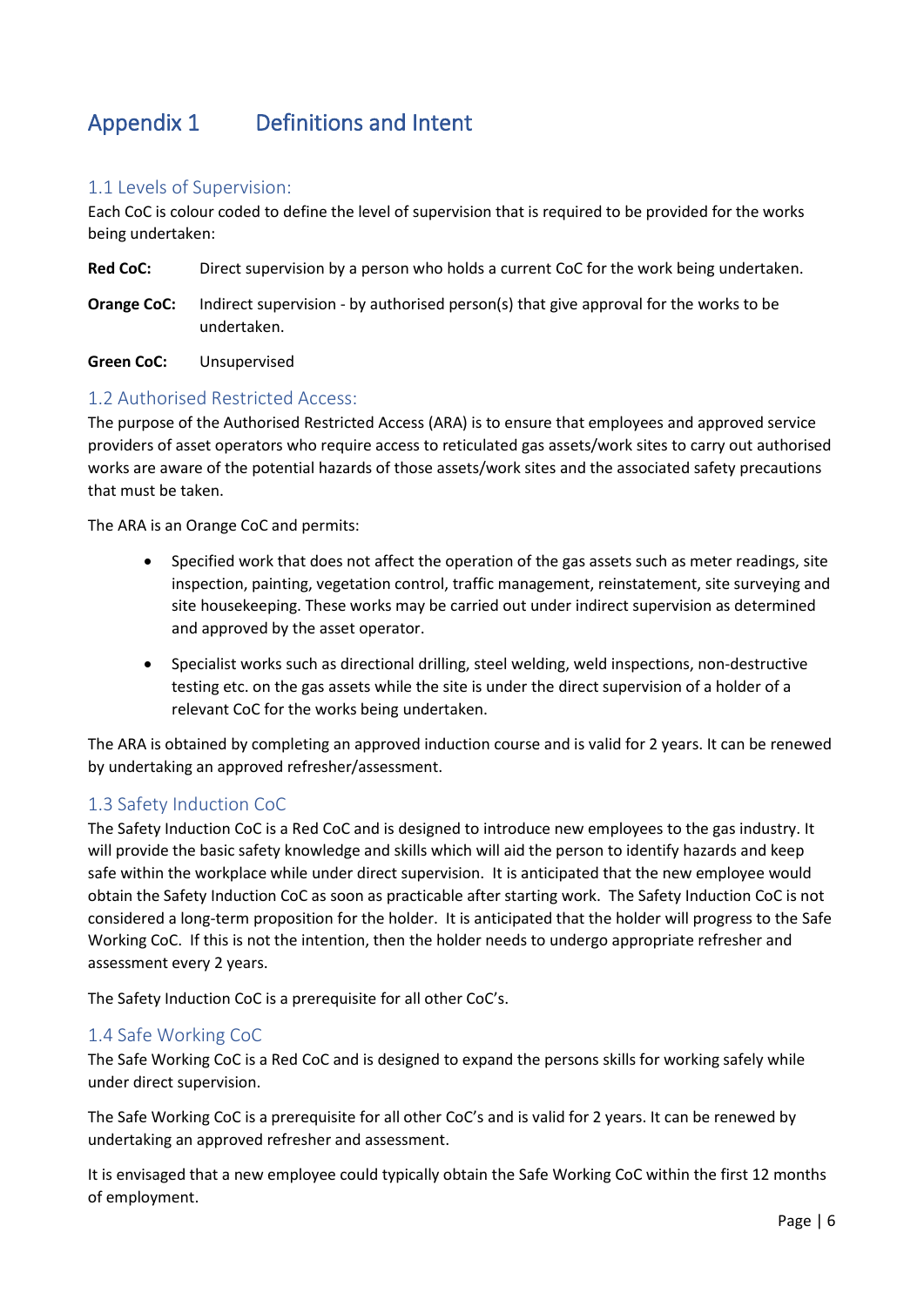#### <span id="page-8-0"></span>1.5 Gas Foundation CoC

The Gas Foundation CoC is an Orange CoC and is designed to provide the person with the skills, knowledge and understanding of reticulated gas activities to enable them to assist in carrying out a range of activities while under the indirect supervision of a person who holds a CoC for the relevant works. The holder may also carry out additional tasks that they hold a relevant unit standard for as authorised by the asset operator but excludes carrying out any tasks that the holder does not hold a relevant unit standard for.

The Gas Foundation CoC is valid for 2 years and can be renewed by undertaking an appropriate refresher and assessment.

#### <span id="page-8-1"></span>1.5 COC Endorsements

Several CoC's include the provision for an endorsement for specific activities to be added to a base CoC. This is like the concept of endorsements for driving licences and is designed to enable persons to obtain a CoC for specific tasks

#### <span id="page-8-2"></span>1.5.1 Endorsements for Operations activities:

A holder of the Gas Foundation CoC can obtain an endorsement to carry out the following Operations activities unsupervised through completion of specified unit standards:

- Odorant survey
- Cathodic protection survey
- Mark-outs and stand-overs
- Valve maintenance
- Leakage survey (walking)
- Leakage survey (vehicle)
- Issue Work Permits

#### <span id="page-8-3"></span>1.5.2 Endorsements for PE Jointing:

An additional endorsement is required to perform pipe jointing:

- Electro fusion jointing
- Butt fusion jointing.

#### <span id="page-8-4"></span>1.5.3 Endorsements for Specialist Activities:

The industry acknowledges that there are some specialist activities that are carried out on the gas assets relatively infrequently. The following activities are not included as a mandatory requirement for any of the CoC's but are included as optional endorsements that can be added to a CoC:

- Hydrostatic testing
- Hot Tap steel pipe
- Install CP Test Points

If the above activities are not undertaken by a person with an appropriately endorsed CoC, it is expected that the person carrying out the work will have an Authorised Restricted Access CoC and be able to demonstrate suitable qualifications, competence and experience to carry out the works which has been verified and approved by the asset operator. In addition, direct supervision of the activity must be carried out by a person holding a CoC relevant to the principal works (e.g., Construct Mains CoC etc.)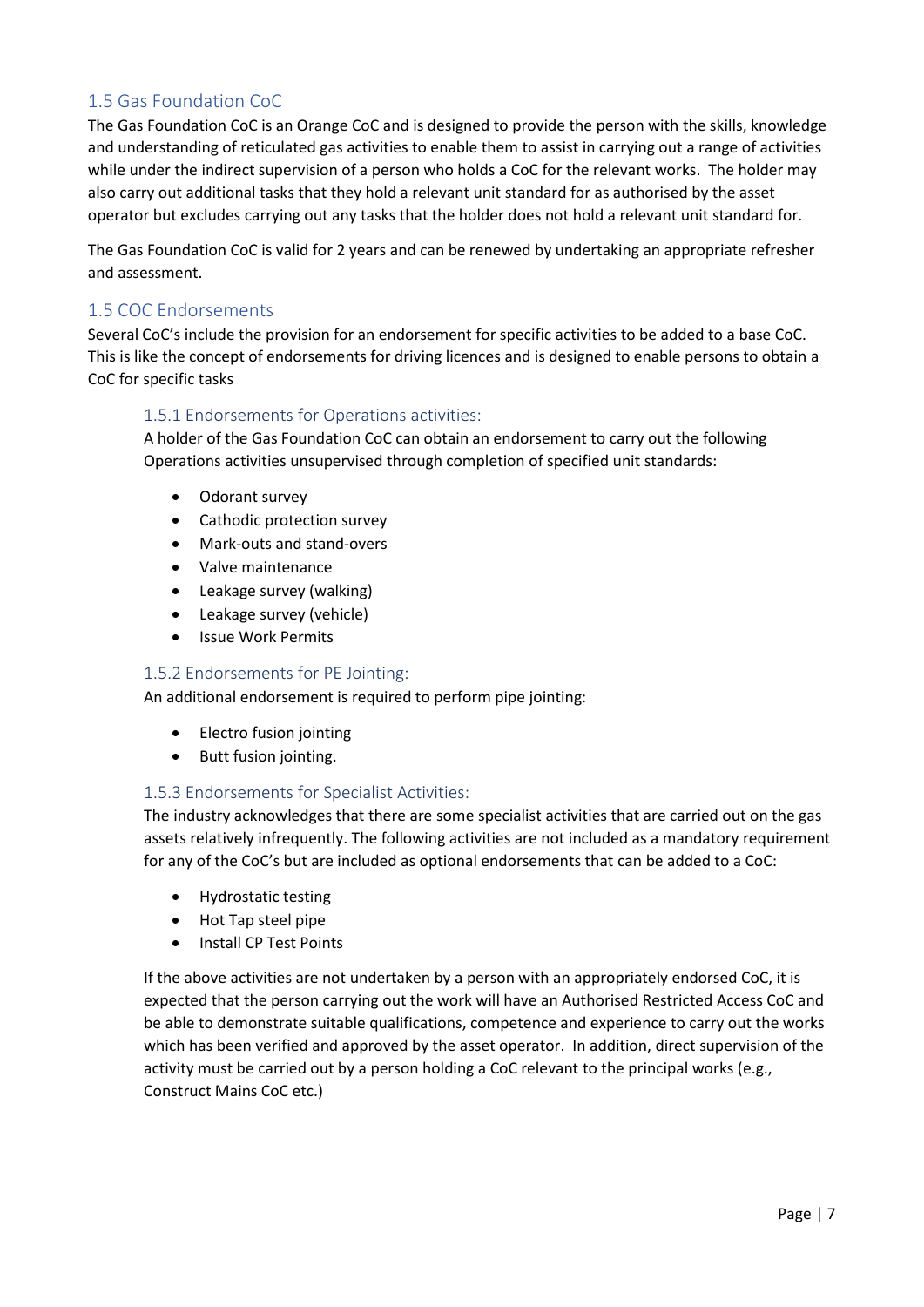

This indicative Pathway should be read in conjunction with Appendix 3

# <span id="page-9-0"></span>Appendix 2 CoC Pathway

**Asset operator personnel required to access gas sites for site surveys, audits, inspections etc.**



**Service providers providing support services such** 

**as meter readings painting, vegetation control, site housekeeping.**

**Specialist trades providers such as such as steel welding, weld inspections, non-destructive testing etc.**

**1. Authorised Restricted Access**



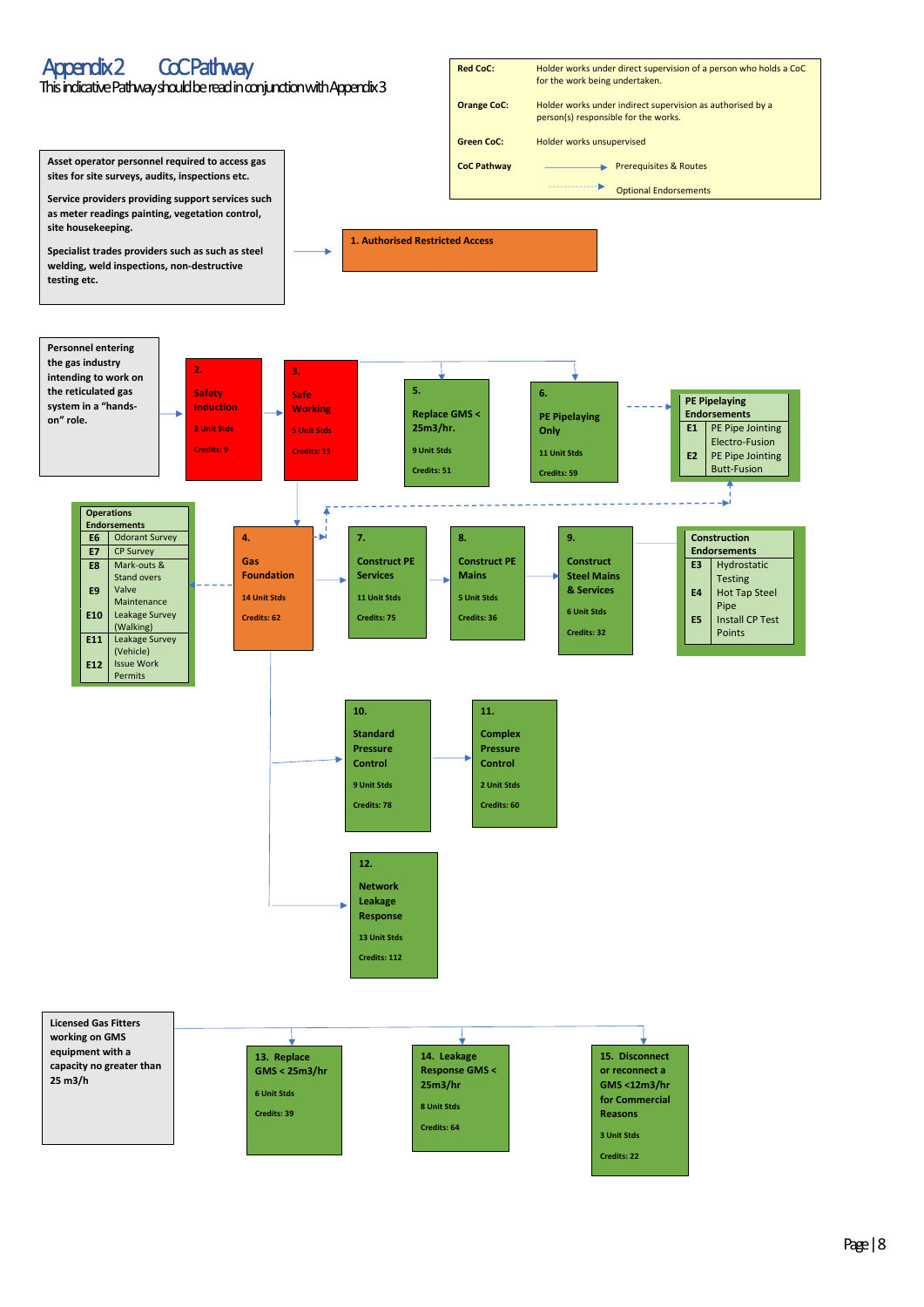# <span id="page-10-0"></span>Appendix 3 CoC Types, Permitted Actives, Prerequisite Requirements & Unit Standards

#### **Refer to attachment: GIP009 Appendix 3, CoC Types, Permitted Activities & Unit Standards**

#### **Important Note:**

The New Zealand Qualifications Framework (NZQF) is the definitive source for accurate and current infor mation on quality assured qualifications in New Zealand. The NZQA website provides an overview of New Zealand qualifications and information about the purpose, types and levels of qualifications.

Further information regarding the New Zealand Certificates and Unit Standards referenced in this Protocol is available on the NZQA website (www.nzqa.govt.nz/) then search by Qualification or Unit Standard number.

As Qualifications and Unit Standards can be reviewed at any time the NZQA framework should always be accessed for the most up to date information.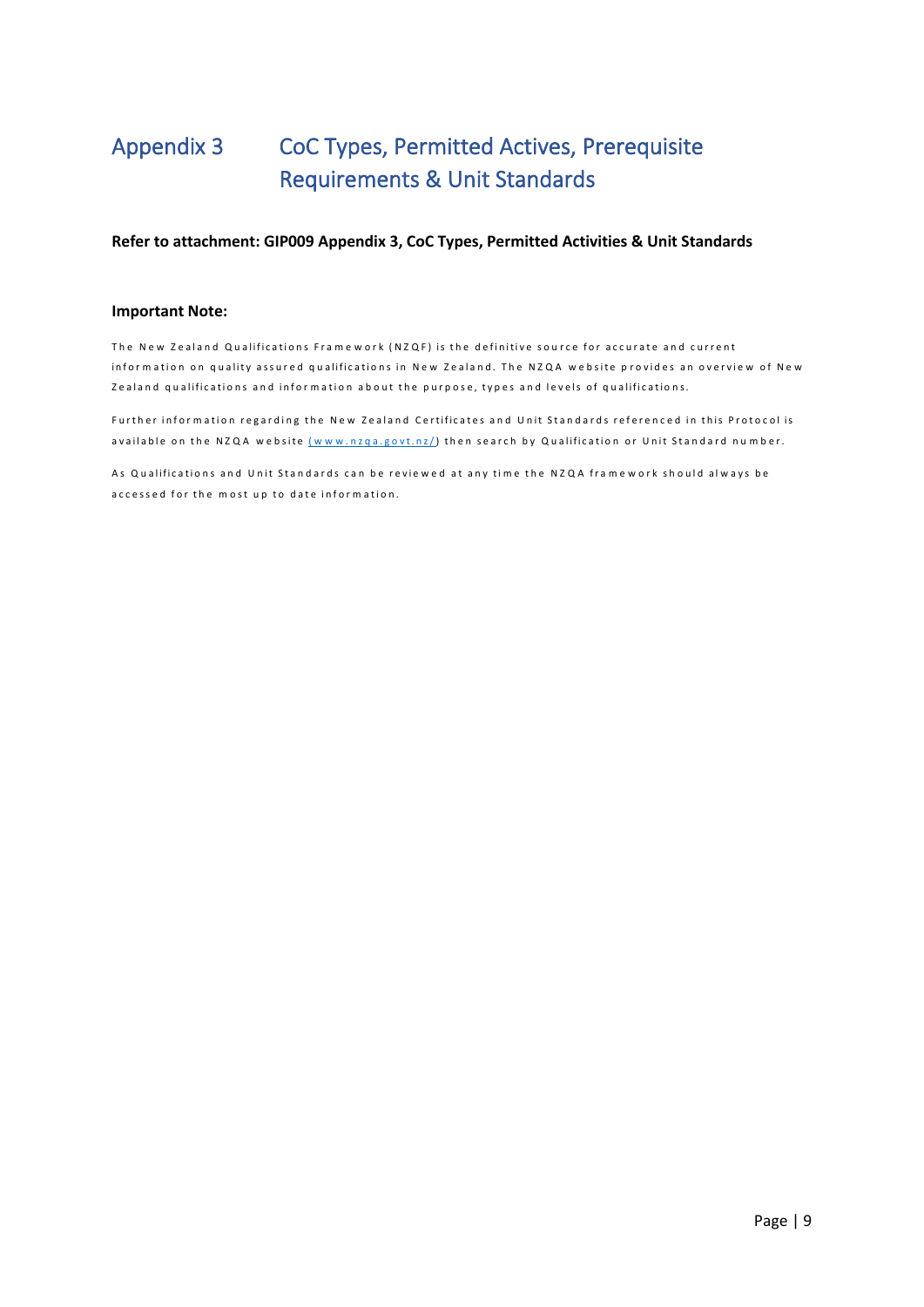# Appendix 4 Transition Requirements to new CoC's

This Table shows the requirements for holders of existing CoC's to obtain the new CoC's.

<span id="page-11-0"></span>

| <b>Existing CoC</b>                    | <b>Action at renewal</b> | <b>New CoC Option</b>                  | <b>Additional Requirements</b> |                                                                                                   |  |
|----------------------------------------|--------------------------|----------------------------------------|--------------------------------|---------------------------------------------------------------------------------------------------|--|
|                                        | date                     |                                        | Unit Std.                      | <b>Title</b>                                                                                      |  |
| <b>Authorised Restricted</b><br>Access | Complete refresher.      | <b>Authorised Restricted</b><br>Access |                                |                                                                                                   |  |
| <b>Network Induction</b>               | Holder permitted 12      | 2. Safety Induction                    | 17593                          | Apply safe work practices                                                                         |  |
|                                        | months to transition to  | 3. Safe Working                        | 6401                           | Provide First Aid                                                                                 |  |
|                                        | new CoC.                 |                                        | 6402                           | Provide basic life support                                                                        |  |
|                                        |                          |                                        | 3271                           | Suppress fire with hand extinguishers                                                             |  |
|                                        |                          |                                        | 18426                          | Demonstrate knowledge of hazards associated with confined spaces                                  |  |
|                                        |                          |                                        | 30265                          | Apply health and safety risk assessment to a job role                                             |  |
|                                        |                          |                                        |                                |                                                                                                   |  |
| <b>Network General</b>                 | Holder permitted 12      | 3. Safe Working                        | 18426                          | Demonstrate knowledge of hazards associated with confined spaces                                  |  |
|                                        | months to transition to  |                                        | 30265                          | Apply health and safety risk assessment to a job role                                             |  |
|                                        | new CoC.                 | 4. Gas Foundation                      | 11328                          | Gain approvals/notifications for works                                                            |  |
|                                        |                          |                                        | 12507                          | Use hand-held gas leakage detection equipment                                                     |  |
|                                        |                          |                                        | 17596                          | Demonstrate knowledge of safety observer responsibilities in the workplace                        |  |
|                                        |                          |                                        | 20869                          | DKO notifiable works and work permits typical of infrastructure work sites                        |  |
|                                        |                          |                                        | 20877                          | DKO working safely under temp traffic management                                                  |  |
|                                        |                          |                                        | 20878                          | Assist with temporary traffic management                                                          |  |
|                                        |                          |                                        | 25510                          | Operate an atmospheric testing device to determine a suitable atmosphere exists to<br>work safely |  |
|                                        |                          |                                        | 30265                          | Apply health and safety risk assessment to a job role                                             |  |
|                                        |                          |                                        |                                |                                                                                                   |  |
|                                        |                          | 5. Replace GMS <                       | 11328                          | Gain approvals/notifications for works                                                            |  |
|                                        |                          | 25m <sup>3</sup> /hour                 | 18426                          | Demonstrate knowledge of hazards associated with confined spaces                                  |  |
|                                        |                          |                                        | 30265                          | Apply health and safety risk assessment to a job role                                             |  |
|                                        |                          |                                        | 30382                          | Install & change low-capacity gas measurement systems                                             |  |
|                                        |                          |                                        | 30383                          | Restore supply and recommission a low-capacity installation after an interruption.                |  |
|                                        |                          |                                        | 32041                          | Demonstrate knowledge of standard gas pressure control equipment and metering                     |  |
|                                        |                          |                                        |                                | stations                                                                                          |  |
|                                        |                          | 6. PE Pipelaying Only                  | 10988                          | Insert PE pipe into a casing pipe in a gas network                                                |  |
|                                        |                          |                                        | 11328                          | Gain approvals/notifications for works                                                            |  |
|                                        |                          |                                        | 18426                          | Demonstrate knowledge of hazards associated with confined spaces                                  |  |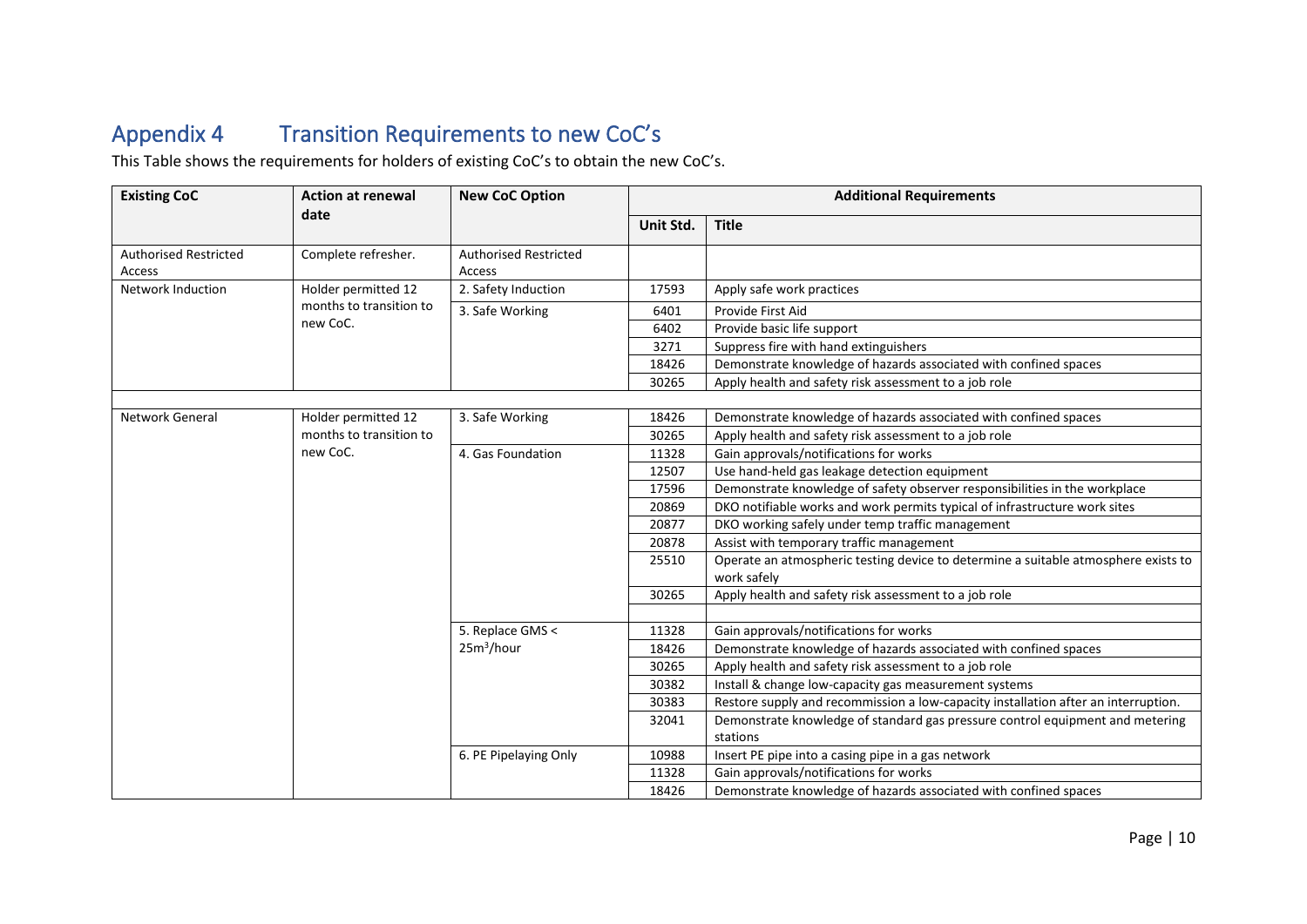| <b>Existing CoC</b>                         | <b>Action at renewal</b> | <b>New CoC Option</b>                  | <b>Additional Requirements</b> |                                                                                                    |  |
|---------------------------------------------|--------------------------|----------------------------------------|--------------------------------|----------------------------------------------------------------------------------------------------|--|
|                                             | date                     |                                        | Unit Std.                      | <b>Title</b>                                                                                       |  |
|                                             |                          |                                        | 20869                          | DKO notifiable works and work permits typical of infrastructure work sites                         |  |
|                                             |                          |                                        | 25610                          | Demonstrate knowledge of equipment and operations for jointing polyethylene<br>pipe for a network. |  |
|                                             |                          |                                        | 30265                          | Apply health and safety risk assessment to a job role                                              |  |
|                                             |                          |                                        | 31448                          | Operate and maintain small plant for infrastructure works                                          |  |
|                                             |                          |                                        | 32035                          | Demonstrate and apply knowledge of excavation, backfill and compaction for a gas<br>network        |  |
|                                             |                          |                                        |                                |                                                                                                    |  |
| <b>Construction Pipelaying</b>              | Holder permitted 12      | 6. PE Pipelaying Only                  | 11328                          | Gain approvals/notifications for works                                                             |  |
|                                             | months to transition to  |                                        | 10988                          | Insert PE pipe into a casing pipe in a gas network                                                 |  |
|                                             | new CoC.                 |                                        | 18426                          | Demonstrate knowledge of hazards associated with confined spaces                                   |  |
|                                             |                          |                                        | 20869                          | DKO notifiable works and work permits typical of infrastructure work sites                         |  |
|                                             |                          |                                        | 25610                          | Demonstrate knowledge of equipment and operations for jointing polyethylene                        |  |
|                                             |                          |                                        |                                | pipe for a network.                                                                                |  |
|                                             |                          |                                        | 30265                          | Apply health and safety risk assessment to a job role                                              |  |
|                                             |                          |                                        | 31448                          | Operate and maintain small plant for infrastructure works                                          |  |
|                                             |                          |                                        | 32035                          | Demonstrate and apply knowledge of excavation, backfill and compaction for a gas<br>network        |  |
|                                             |                          |                                        |                                |                                                                                                    |  |
| <b>Construction Service Laying</b>          | Complete refresher.      | 7. Construct PE Services               |                                |                                                                                                    |  |
| Construction of Mains &<br>Services         | Complete refresher.      | 8. Construct PE Mains                  |                                |                                                                                                    |  |
| Construction of Mains &<br>Services         | Complete refresher.      | 9. Construct Steel Mains &<br>Services |                                |                                                                                                    |  |
| <b>Network Standard Pressure</b><br>Control | Complete refresher.      | 10. Standard Pressure<br>Control.      |                                |                                                                                                    |  |
| <b>Network Advanced Pressure</b><br>Control | Complete refresher.      | 11. Complex Pressure<br>Control        |                                |                                                                                                    |  |
| Leakage Response                            | Complete refresher.      | 12. Network Leakage<br>Response        |                                |                                                                                                    |  |
| <b>Network Operations</b>                   | Complete refresher.      | 10. Standard Pressure<br>Control       |                                |                                                                                                    |  |
|                                             | Complete refresher.      | 12. Network Leakage<br>Response        |                                |                                                                                                    |  |
| <b>Odorant Survey</b>                       | Complete refresher.      | E6. Odorant Survey                     |                                |                                                                                                    |  |
| <b>CP Survey</b>                            | Complete refresher.      | E7. CP Survey                          |                                |                                                                                                    |  |